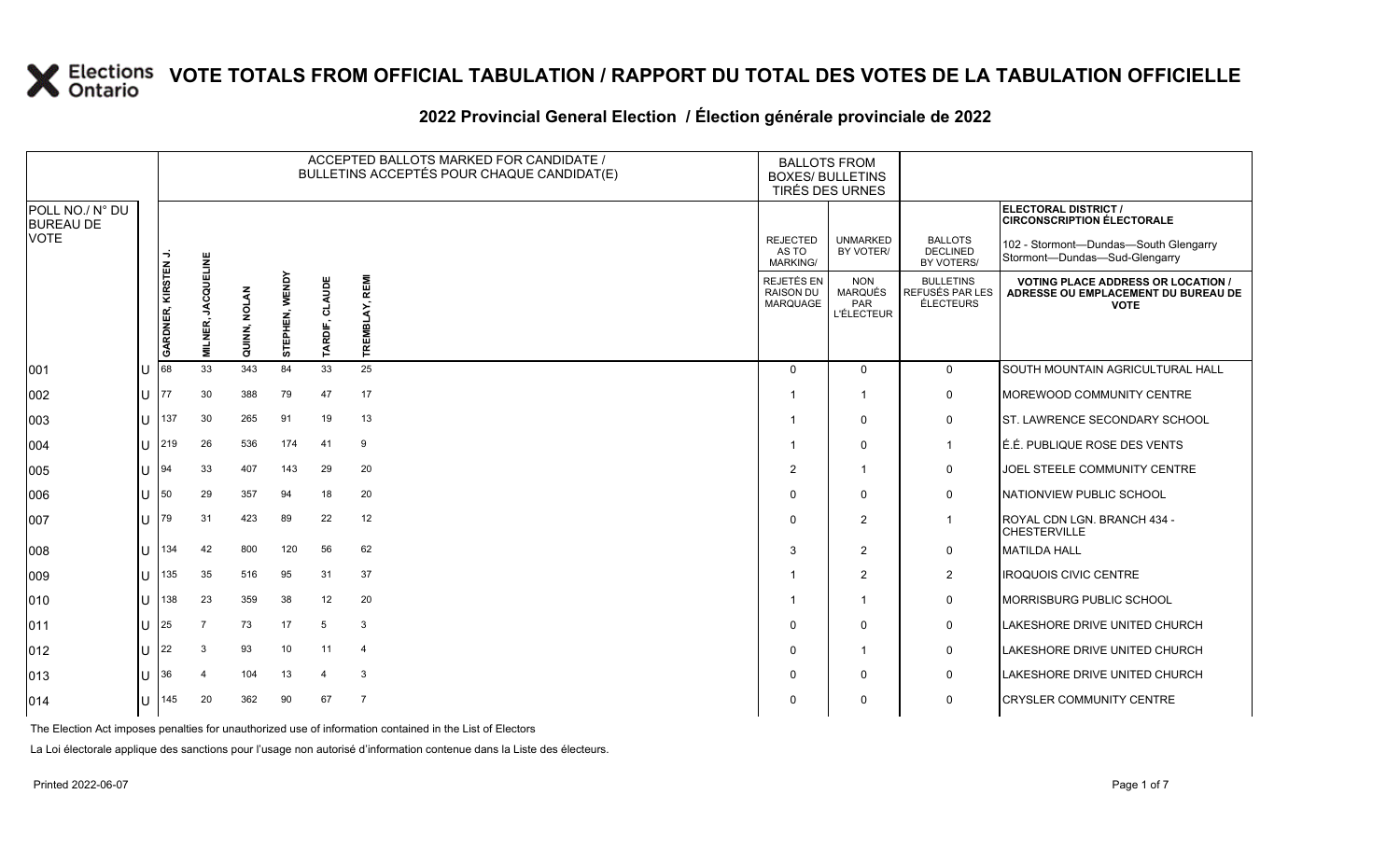### **2022 Provincial General Election / Élection générale provinciale de 2022**

|                                     |     |                            |                              |              |                |                | ACCEPTED BALLOTS MARKED FOR CANDIDATE /<br>BULLETINS ACCEPTÉS POUR CHAQUE CANDIDAT(E) | <b>BALLOTS FROM</b><br><b>BOXES/ BULLETINS</b><br>TIRÉS DES URNES |                                                          |                                                  |                                                                                                 |  |
|-------------------------------------|-----|----------------------------|------------------------------|--------------|----------------|----------------|---------------------------------------------------------------------------------------|-------------------------------------------------------------------|----------------------------------------------------------|--------------------------------------------------|-------------------------------------------------------------------------------------------------|--|
| POLL NO./ N° DU<br><b>BUREAU DE</b> |     |                            |                              |              |                |                |                                                                                       |                                                                   |                                                          |                                                  | ELECTORAL DISTRICT /<br><b>CIRCONSCRIPTION ÉLECTORALE</b>                                       |  |
| <b>VOTE</b>                         |     |                            |                              |              |                |                |                                                                                       | <b>REJECTED</b><br>AS TO<br><b>MARKING/</b>                       | <b>UNMARKED</b><br>BY VOTER/                             | <b>BALLOTS</b><br><b>DECLINED</b><br>BY VOTERS/  | 102 - Stormont--Dundas--South Glengarry<br>Stormont-Dundas-Sud-Glengarry                        |  |
|                                     |     | <b>GARDNER, KIRSTEN J.</b> | <b>JACQUELINE</b><br>MILNER, | QUINN, NOLAN | STEPHEN, WENDY | TARDIF, CLAUDE | TREMBLAY, REMI                                                                        | REJETÉS EN<br><b>RAISON DU</b><br>MARQUAGE                        | <b>NON</b><br><b>MARQUÉS</b><br>PAR<br><b>L'ÉLECTEUR</b> | <b>BULLETINS</b><br>REFUSÉS PAR LES<br>ÉLECTEURS | <b>VOTING PLACE ADDRESS OR LOCATION /</b><br>ADRESSE OU EMPLACEMENT DU BUREAU DE<br><b>VOTE</b> |  |
| $ 015\rangle$                       |     | 48                         | 13                           | 385          | 56             | 36             | 8                                                                                     |                                                                   | $\Omega$                                                 | $\mathbf 0$                                      | FINCH COMMUNITY CENTRE                                                                          |  |
| 016                                 | lU. | 12                         | 10                           | 101          | 18             | 5              | $\overline{2}$                                                                        | $\Omega$                                                          | $\mathbf 0$                                              | 0                                                | NEWINGTON FIRE HALL                                                                             |  |
| 017                                 | ΙU  | 8                          | 6                            | 74           | 12             | 14             | $\overline{4}$                                                                        | $\Omega$                                                          | $\mathbf 0$                                              | $\mathsf{O}$                                     | NEWINGTON FIRE HALL                                                                             |  |
| 018                                 | lU  | 208                        | 40                           | 657          | 117            | 67             | 23                                                                                    | Δ                                                                 | $\overline{\mathbf{1}}$                                  | 0                                                | LANCER COMMUNITY CENTRE - INGLESIDE                                                             |  |
| 019                                 | lυ  | 113                        | 34                           | 508          | 85             | 76             | 27                                                                                    | $\Omega$                                                          | 3                                                        | 0                                                | NORTH STORMONT PLACE                                                                            |  |
| 020                                 | ΙU  | 116                        | 31                           | 610          | 99             | 61             | 25                                                                                    | 3                                                                 | $\overline{\mathbf{1}}$                                  | 0                                                | CORNWALL TOWNSHIP LIONS CLUB                                                                    |  |
| 021                                 | lu  | 73                         | 17                           | 311          | 40             | 14             | 10                                                                                    | $\Omega$                                                          | $\overline{1}$                                           | $\overline{1}$                                   | <b>CHRIST CHURCH SEAWAY</b>                                                                     |  |
| 022                                 | lu  | 138                        | 31                           | 448          | 121            | 30             | 14                                                                                    | ⊿                                                                 | $\Omega$                                                 | 0                                                | SOUTH STORMONT TOWNSHIP HALL                                                                    |  |
| 023                                 | ΙU  | 68                         | 18                           | 297          | 76             | 23             | 13                                                                                    |                                                                   | $\overline{1}$                                           | $\mathsf{O}$                                     | LÉ.É.C. SAINTE-LUCIE                                                                            |  |
| $ 024\rangle$                       | lu  | 93                         | 20                           | 217          | 68             | 23             | 13                                                                                    |                                                                   | $\mathbf 0$                                              | $\overline{1}$                                   | <b>BENSON CENTRE</b>                                                                            |  |
| 025                                 | lu  | 158                        | 28                           | 462          | 189            | 43             | 16                                                                                    | $\overline{7}$                                                    | $\overline{1}$                                           | $\mathsf{O}$                                     | <b>LEAMER'S CORNERS PUBLIC SCHOOL</b>                                                           |  |
| 026                                 | lU  | 33                         | 14                           | 107          | 18             | 5              | 6                                                                                     |                                                                   | $\mathbf 0$                                              | 0                                                | MARTINTOWN COMMUNITY CENTRE                                                                     |  |
| 027                                 | IП  | 27                         | 14                           | 165          | 29             | 11             | 10                                                                                    |                                                                   | $\Omega$                                                 | $\mathbf 0$                                      | <b>IMARTINTOWN COMMUNITY CENTRE</b>                                                             |  |
| 028                                 | lU  | 106                        | 23                           | 360          | 69             | 26             | 16                                                                                    | $\Omega$                                                          |                                                          |                                                  | CHAR-LAN RECREATION CENTRE                                                                      |  |

The Election Act imposes penalties for unauthorized use of information contained in the List of Electors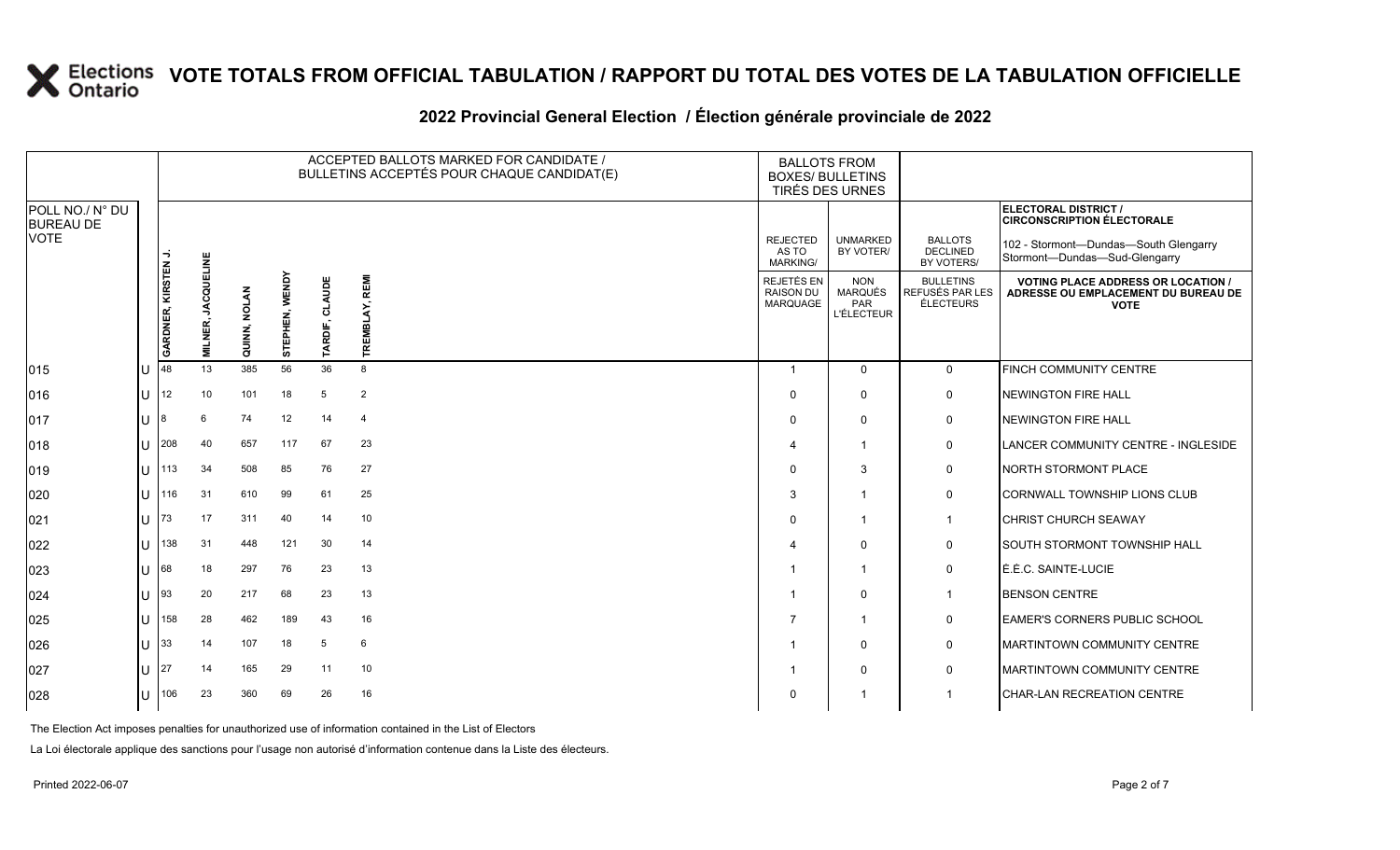### **2022 Provincial General Election / Élection générale provinciale de 2022**

|                                     |            |                    |                   |              |                |                       | ACCEPTED BALLOTS MARKED FOR CANDIDATE /<br>BULLETINS ACCEPTÉS POUR CHAQUE CANDIDAT(E) | <b>BALLOTS FROM</b><br><b>BOXES/ BULLETINS</b><br>TIRÉS DES URNES |                                                          |                                                         |                                                                                                 |
|-------------------------------------|------------|--------------------|-------------------|--------------|----------------|-----------------------|---------------------------------------------------------------------------------------|-------------------------------------------------------------------|----------------------------------------------------------|---------------------------------------------------------|-------------------------------------------------------------------------------------------------|
| POLL NO./ N° DU<br><b>BUREAU DE</b> |            |                    |                   |              |                |                       |                                                                                       |                                                                   |                                                          |                                                         | ELECTORAL DISTRICT /<br><b>CIRCONSCRIPTION ÉLECTORALE</b>                                       |
| <b>VOTE</b>                         |            |                    |                   |              |                |                       |                                                                                       | <b>REJECTED</b><br>AS TO<br><b>MARKING/</b>                       | <b>UNMARKED</b><br>BY VOTER/                             | <b>BALLOTS</b><br><b>DECLINED</b><br>BY VOTERS/         | 102 - Stormont-Dundas-South Glengarry<br>Stormont-Dundas-Sud-Glengarry                          |
|                                     |            | GARDNER, KIRSTEN J | <b>JACQUELINE</b> | QUINN, NOLAN | STEPHEN, WENDY | CLAUDE                | TREMBLAY, REMI                                                                        | <b>REJETÉS EN</b><br>RAISON DU<br><b>MARQUAGE</b>                 | <b>NON</b><br><b>MARQUÉS</b><br>PAR<br><b>L'ÉLECTEUR</b> | <b>BULLETINS</b><br>REFUSÉS PAR LES<br><b>ÉLECTEURS</b> | <b>VOTING PLACE ADDRESS OR LOCATION /</b><br>ADRESSE OU EMPLACEMENT DU BUREAU DE<br><b>VOTE</b> |
|                                     |            |                    | MILNER,           |              |                | TARDIF,               |                                                                                       |                                                                   |                                                          |                                                         |                                                                                                 |
| 029                                 | U          | 29                 | 11                | 93           | 21             | 16                    | 3                                                                                     | 3                                                                 | $\Omega$                                                 | $\Omega$                                                | <b>GREEN VALLEY COMMUNITY PARK</b>                                                              |
| 030                                 | $ U $ 32   |                    | 10                | 79           | 16             | 18                    | 16                                                                                    |                                                                   | $\Omega$                                                 | 0                                                       | <b>GREEN VALLEY COMMUNITY PARK</b>                                                              |
| 031                                 | U          | 101                | 30                | 211          | 44             | 31                    | 25                                                                                    |                                                                   | $\mathbf{0}$                                             | 0                                                       | É.É.C. DE L'ANGE-GARDIEN                                                                        |
| 032                                 | ΙU         | 98                 | 26                | 322          | 82             | 16                    | 20                                                                                    | $\Omega$                                                          | $\Omega$                                                 | 0                                                       | <b>HOLY TRINITY CATHOLIC SECONDARY</b><br>SCHOOL                                                |
| 033                                 | lu         | 83                 | 19                | 343          | 42             | 15                    | 10                                                                                    | $\mathcal{P}$                                                     | -1                                                       | $\mathbf 0$                                             | <b>CORNWALL GOLF &amp; COUNTRY CLUB</b>                                                         |
| 034                                 | $ U ^{87}$ |                    | 19                | 227          | 63             | 20                    | 18                                                                                    |                                                                   | -1                                                       | 0                                                       | <b>GLENGARRY OUTREACH SENIORS'</b><br><b>SERVICES</b>                                           |
| 035                                 | lu         | 141                | $\overline{7}$    | 89           | 15             | $\boldsymbol{\Delta}$ | 19                                                                                    |                                                                   | $\mathbf{0}$                                             | 0                                                       | <b>CREG QUAY- COMMUNITY HALL</b>                                                                |
| 036                                 | lU.        | 22                 | 13                | 39           | 11             | 3                     | 5                                                                                     | $\Omega$                                                          | $\Omega$                                                 | 0                                                       | <b>CREG QUAY- COMMUNITY HALL</b>                                                                |
| 037                                 | $11$ 81    |                    | 15                | 278          | 91             | 36                    | 12                                                                                    |                                                                   | $\overline{1}$                                           | $\mathbf 0$                                             | PAROISSE STE-THÉRÈSE-DE-LISIEUX                                                                 |
| 038                                 | lU.        | 146                | 20                | 464          | 186            | 45                    | 14                                                                                    |                                                                   | $\mathbf{0}$                                             | 0                                                       | SACRED HEART CATHOLIC SCHOOL                                                                    |
| 039                                 | U          | 27                 | 6                 | 61           | 28             | $\boldsymbol{\Delta}$ | -1                                                                                    | $\Omega$                                                          | $\Omega$                                                 | 0                                                       | ST. MATTHEW'S EVANGELICAL LUTHERAN<br>ICH.                                                      |
| 040                                 | U          |                    |                   | 51           | 21             | 8                     | 5                                                                                     | $\Omega$                                                          | $\mathbf{0}$                                             | 0                                                       | <b>ST. MATTHEW'S EVANGELICAL LUTHERAN</b><br>ICH.                                               |
| 041                                 | lU.        | 142                | 18                | 272          | 127            | 26                    | 3                                                                                     | $\overline{2}$                                                    |                                                          | $\mathbf 0$                                             | VISCOUNT ALEXANDER PUBLIC SCHOOL                                                                |

The Election Act imposes penalties for unauthorized use of information contained in the List of Electors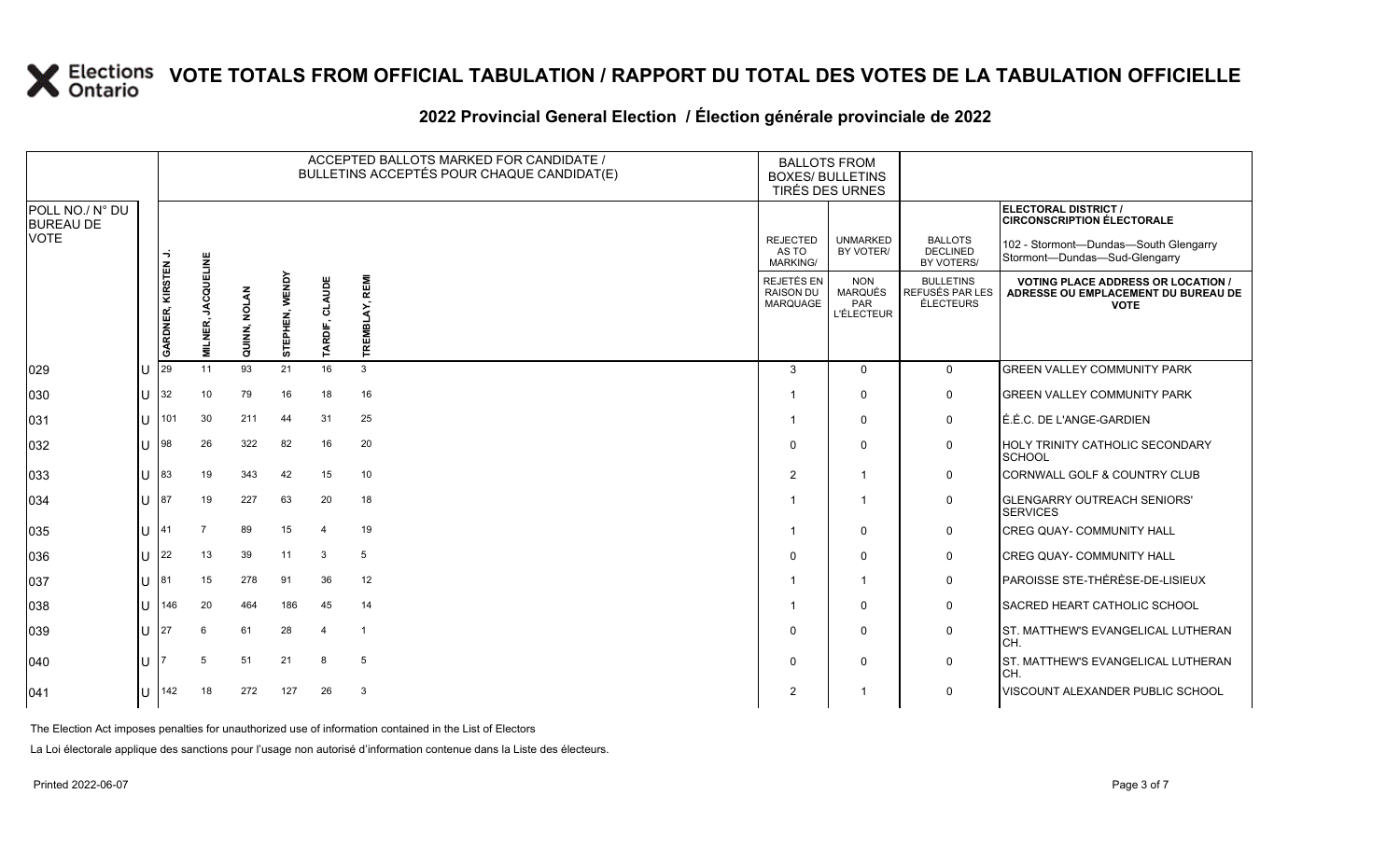### **2022 Provincial General Election / Élection générale provinciale de 2022**

|                                     |     |                     | ACCEPTED BALLOTS MARKED FOR CANDIDATE /<br>BULLETINS ACCEPTÉS POUR CHAQUE CANDIDAT(E) |                     |                          |                   | <b>BALLOTS FROM</b><br><b>BOXES/ BULLETINS</b><br>TIRÉS DES URNES |                                                   |                                                   |                                                  |                                                                                                 |
|-------------------------------------|-----|---------------------|---------------------------------------------------------------------------------------|---------------------|--------------------------|-------------------|-------------------------------------------------------------------|---------------------------------------------------|---------------------------------------------------|--------------------------------------------------|-------------------------------------------------------------------------------------------------|
| POLL NO./ N° DU<br><b>BUREAU DE</b> |     |                     |                                                                                       |                     |                          |                   |                                                                   |                                                   |                                                   |                                                  | ELECTORAL DISTRICT /<br><b>CIRCONSCRIPTION ÉLECTORALE</b>                                       |
| <b>VOTE</b>                         |     |                     |                                                                                       |                     |                          |                   |                                                                   | <b>REJECTED</b><br>AS TO<br><b>MARKING/</b>       | <b>UNMARKED</b><br>BY VOTER/                      | <b>BALLOTS</b><br><b>DECLINED</b><br>BY VOTERS/  | 102 - Stormont-Dundas-South Glengarry<br>Stormont-Dundas-Sud-Glengarry                          |
|                                     |     | GARDNER, KIRSTEN J. | <b>JACQUELINE</b><br>MILNER,                                                          | <b>QUINN, NOLAN</b> | <b>WENDY</b><br>STEPHEN, | CLAUDE<br>TARDIF, | TREMBLAY, REMI                                                    | REJETÉS EN<br><b>RAISON DU</b><br><b>MARQUAGE</b> | <b>NON</b><br>MARQUÉS<br>PAR<br><b>L'ÉLECTEUR</b> | <b>BULLETINS</b><br>REFUSÉS PAR LES<br>ÉLECTEURS | <b>VOTING PLACE ADDRESS OR LOCATION /</b><br>ADRESSE OU EMPLACEMENT DU BUREAU DE<br><b>VOTE</b> |
| $ 042\rangle$                       | lU  | 44                  | 15                                                                                    | 139                 | 59                       | 19                | 11                                                                | $\Delta$                                          | 6                                                 | $\mathbf{1}$                                     | ROYAL CDN LEGION BRANCH 297-<br><b>CORNWALL</b>                                                 |
| 043                                 | ΠT  | 35                  | 14                                                                                    | 109                 | 48                       | 19                | 11                                                                | 2                                                 | $\Omega$                                          | 0                                                | RAMADA BY WYNDHAM CORNWALL                                                                      |
| 044                                 | lU  | 56                  | 11                                                                                    | 150                 | 82                       | 18                | 5                                                                 |                                                   | -1                                                | $\overline{2}$                                   | SEAWAY VALLEY THEATRE COMPANY                                                                   |
| 045                                 | lU  | 103                 | 20                                                                                    | 255                 | 127                      | 15                | 6                                                                 | 3                                                 | $\mathbf{0}$                                      | $\mathbf{1}$                                     | ÉCOLE SECONDAIRE CATHOLIQUE LA<br><b>CITADELLE</b>                                              |
| 046                                 | IU  | 165                 | 45                                                                                    | 394                 | 178                      | 20                | 15                                                                | 3                                                 | 3                                                 | 0                                                | ÉGLISE DE SAINT-FÉLIX-DE-VALOIS                                                                 |
| 047                                 | lU  | 75                  | 20                                                                                    | 153                 | 57                       | 22                | 9                                                                 | 3                                                 |                                                   | 0                                                | TRINITY ANGLICAN CHURCH HALL-<br><b>CORNWALL</b>                                                |
| 048                                 | IU  | 94                  | 23                                                                                    | 228                 | 106                      | 19                | 12                                                                |                                                   | 0                                                 | 0                                                | <b>CENTRAL PUBLIC SCHOOL</b>                                                                    |
| $ 049\rangle$                       | lU  | 121                 | 25                                                                                    | 231                 | 146                      | 21                | 16                                                                | $\mathbf 0$                                       |                                                   | 0                                                | ÉCOLE SECONDAIRE PUBLIQUE L'HÉRITAGE                                                            |
| 400                                 | IU  | 9                   | 3                                                                                     | 21                  | 23                       | $\mathbf 1$       | 6                                                                 | $\Omega$                                          |                                                   | 0                                                | ADOLPHUS COURT APARTMENTS                                                                       |
| 401                                 | lU. | 17                  | 2                                                                                     | 34                  | 26                       | $\Omega$          | $\mathbf 0$                                                       |                                                   | 0                                                 | 0                                                | SUNSET TOWERS - 120 AUGUSTUS                                                                    |
| 402                                 | lU  | 25                  | 3                                                                                     | 34                  | 23                       | 3                 | $\mathbf 0$                                                       | $\overline{2}$                                    | 0                                                 | 0                                                | AUGUSTUS COURT APARTMENTS                                                                       |
| 403                                 | lU  | 11                  | 2                                                                                     | 23                  | 21                       |                   | $\overline{1}$                                                    | 0                                                 |                                                   | $\overline{a}$                                   | RÉSIDENCE EDWARD                                                                                |
| 700                                 | lU. | 8                   |                                                                                       | 5                   | $\mathbf{3}$             | $\Omega$          | 3                                                                 | $\mathbf 0$                                       | 0                                                 | $\mathbf 0$                                      | DUNDAS MANOR LONG-TERM CARE HOME                                                                |

The Election Act imposes penalties for unauthorized use of information contained in the List of Electors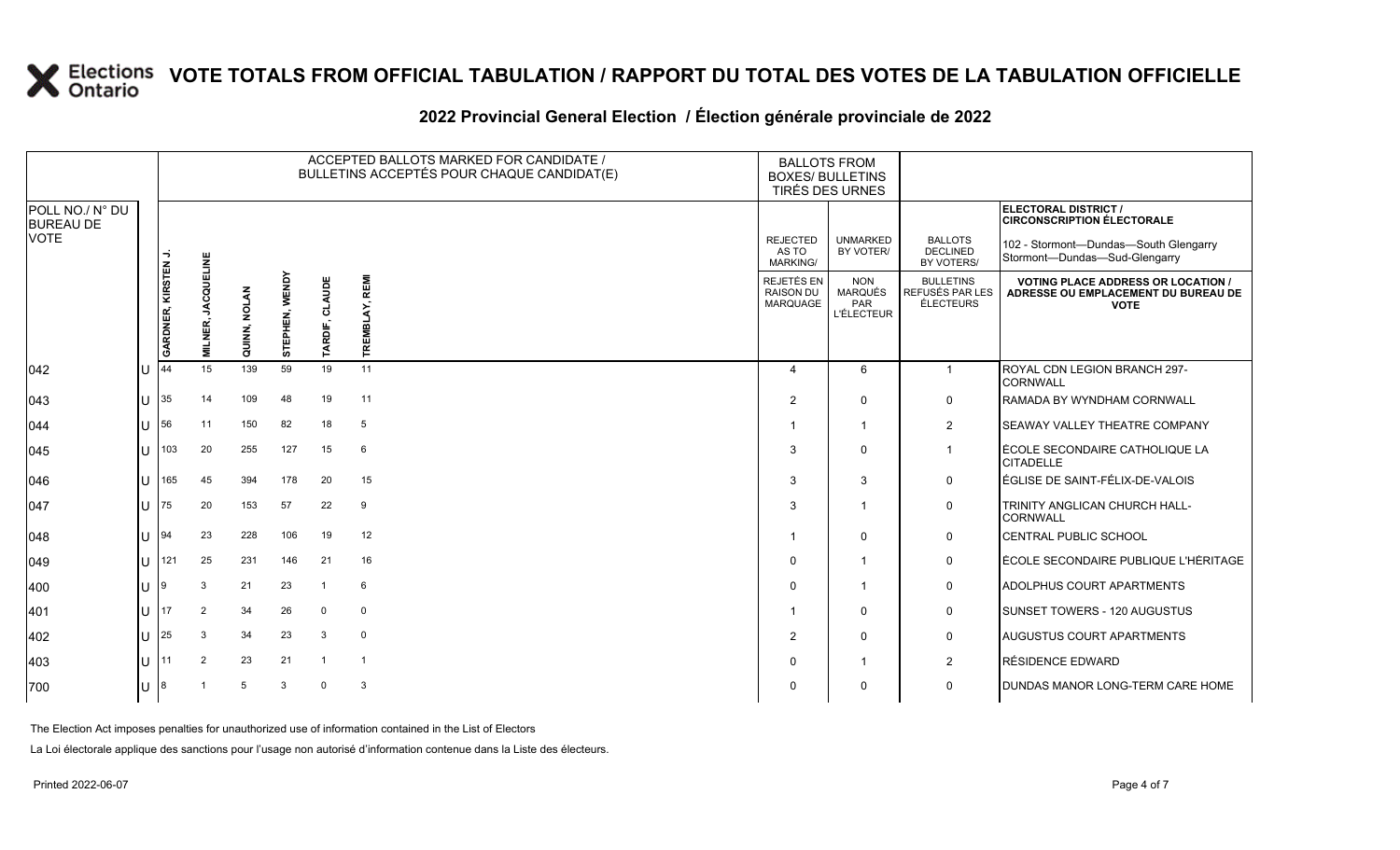### **2022 Provincial General Election / Élection générale provinciale de 2022**

|                                     |                |                    |                   |                |                |                | ACCEPTED BALLOTS MARKED FOR CANDIDATE /<br>BULLETINS ACCEPTÉS POUR CHAQUE CANDIDAT(E) |                                                   | <b>BALLOTS FROM</b><br><b>BOXES/ BULLETINS</b><br>TIRÉS DES URNES |                                                         |                                                                                                 |
|-------------------------------------|----------------|--------------------|-------------------|----------------|----------------|----------------|---------------------------------------------------------------------------------------|---------------------------------------------------|-------------------------------------------------------------------|---------------------------------------------------------|-------------------------------------------------------------------------------------------------|
| POLL NO./ N° DU<br><b>BUREAU DE</b> |                |                    |                   |                |                |                |                                                                                       |                                                   |                                                                   |                                                         | <b>ELECTORAL DISTRICT /</b><br><b>CIRCONSCRIPTION ÉLECTORALE</b>                                |
| VOTE                                |                |                    |                   |                |                |                |                                                                                       | <b>REJECTED</b><br>AS TO<br>MARKING/              | <b>UNMARKED</b><br>BY VOTER/                                      | <b>BALLOTS</b><br><b>DECLINED</b><br>BY VOTERS/         | 102 - Stormont-Dundas-South Glengarry<br>Stormont-Dundas-Sud-Glengarry                          |
|                                     |                | GARDNER, KIRSTEN J | <b>JACQUELINE</b> | QUINN, NOLAN   | STEPHEN, WENDY | TARDIF, CLAUDE | TREMBLAY, REMI                                                                        | REJETÉS EN<br><b>RAISON DU</b><br><b>MARQUAGE</b> | <b>NON</b><br>MARQUÉS<br>PAR<br><b>L'ÉLECTEUR</b>                 | <b>BULLETINS</b><br>REFUSÉS PAR LES<br><b>ÉLECTEURS</b> | <b>VOTING PLACE ADDRESS OR LOCATION /</b><br>ADRESSE OU EMPLACEMENT DU BUREAU DE<br><b>VOTE</b> |
|                                     |                |                    | <b>MILNER,</b>    |                |                |                |                                                                                       |                                                   |                                                                   |                                                         |                                                                                                 |
| 701                                 |                | 13                 | $\mathcal{P}$     | 13             | $\overline{4}$ | $\Omega$       | $\overline{1}$                                                                        | $\Omega$                                          | $\Omega$                                                          | $\mathbf 0$                                             | CHARTWELL HARTFORD RETIREMENT<br><b>RESIDENCE</b>                                               |
| 702                                 | $\mathbf{U}$   |                    | 6                 | $\overline{7}$ | $\overline{2}$ | $\overline{2}$ | $\overline{1}$                                                                        | -1                                                | $\mathbf{0}$                                                      | $\mathbf 0$                                             | <b>CRYSLER RESIDENCE</b>                                                                        |
| 703                                 | $\mathbf{H}$   | 22                 | 3                 | 39             | 9              | $\overline{2}$ | $\overline{4}$                                                                        | 3                                                 | 0                                                                 | 0                                                       | SUNSET COVE RET. LIVING-LONG SAULT<br><b>VILLA</b>                                              |
| 704                                 |                |                    | 3                 | 15             | 3              | $\Omega$       | $\mathbf{3}$                                                                          | $\Omega$                                          | $\mathbf{0}$                                                      | 0                                                       | <b>WOODLAND VILLA</b>                                                                           |
| 705                                 |                | 18                 |                   | 15             | $\overline{4}$ | 3              | $\overline{1}$                                                                        | $\mathcal{P}$                                     | $\Omega$                                                          | $\Omega$                                                | <b>HERITAGE MANOR</b>                                                                           |
| 706                                 |                |                    |                   |                |                |                | COMBINED WITH 703 / COMBINÉ À 703                                                     |                                                   |                                                                   |                                                         |                                                                                                 |
| 707                                 |                |                    | 3                 | 10             | 5              | $\mathbf{1}$   | 5                                                                                     | - 1                                               | 11                                                                | $\mathbf{1}$                                            | HEARTWOOD LONG TERM CARE                                                                        |
| 708                                 |                |                    |                   | 8              | $\mathbf 0$    | $\overline{4}$ | $\overline{2}$                                                                        | $\overline{2}$                                    | $\Omega$                                                          | $\overline{2}$                                          | ST. JOSEPH'S CONTINUING CARE CENTRE                                                             |
| 709                                 | $\blacksquare$ | 15                 | 2                 | 33             | $\overline{1}$ | $\overline{2}$ | $\overline{1}$                                                                        | 3                                                 | $\Omega$                                                          | $\mathbf 0$                                             | CHARTWELL CHATEAU CORNWALL RET.<br>RES.                                                         |
| 710                                 |                | 18                 | $\overline{2}$    | 15             | 5              | $\overline{4}$ | $\overline{2}$                                                                        | $\overline{2}$                                    | $\Omega$                                                          | $\mathbf{1}$                                            | <b>MANOIR PARISIEN MANOR</b>                                                                    |
| 711                                 |                |                    | $\mathcal{P}$     | 6              | 5              | $\mathbf{3}$   | $\overline{4}$                                                                        | $\Omega$                                          | -1                                                                | $\mathbf{0}$                                            | ROYAL MANOR REST HOME                                                                           |
| 712                                 |                |                    |                   |                |                |                | COMBINED WITH 711 / COMBINÉ À 711                                                     |                                                   |                                                                   |                                                         |                                                                                                 |
| 713                                 |                | 19                 | $\Omega$          | 31             | 10             |                | $\mathbf 0$                                                                           | $\Omega$                                          | $\mathbf{0}$                                                      | $\mathbf 0$                                             | CHARTWELL MCCONNELL RETIREMENT<br><b>RESIDENCE</b>                                              |

The Election Act imposes penalties for unauthorized use of information contained in the List of Electors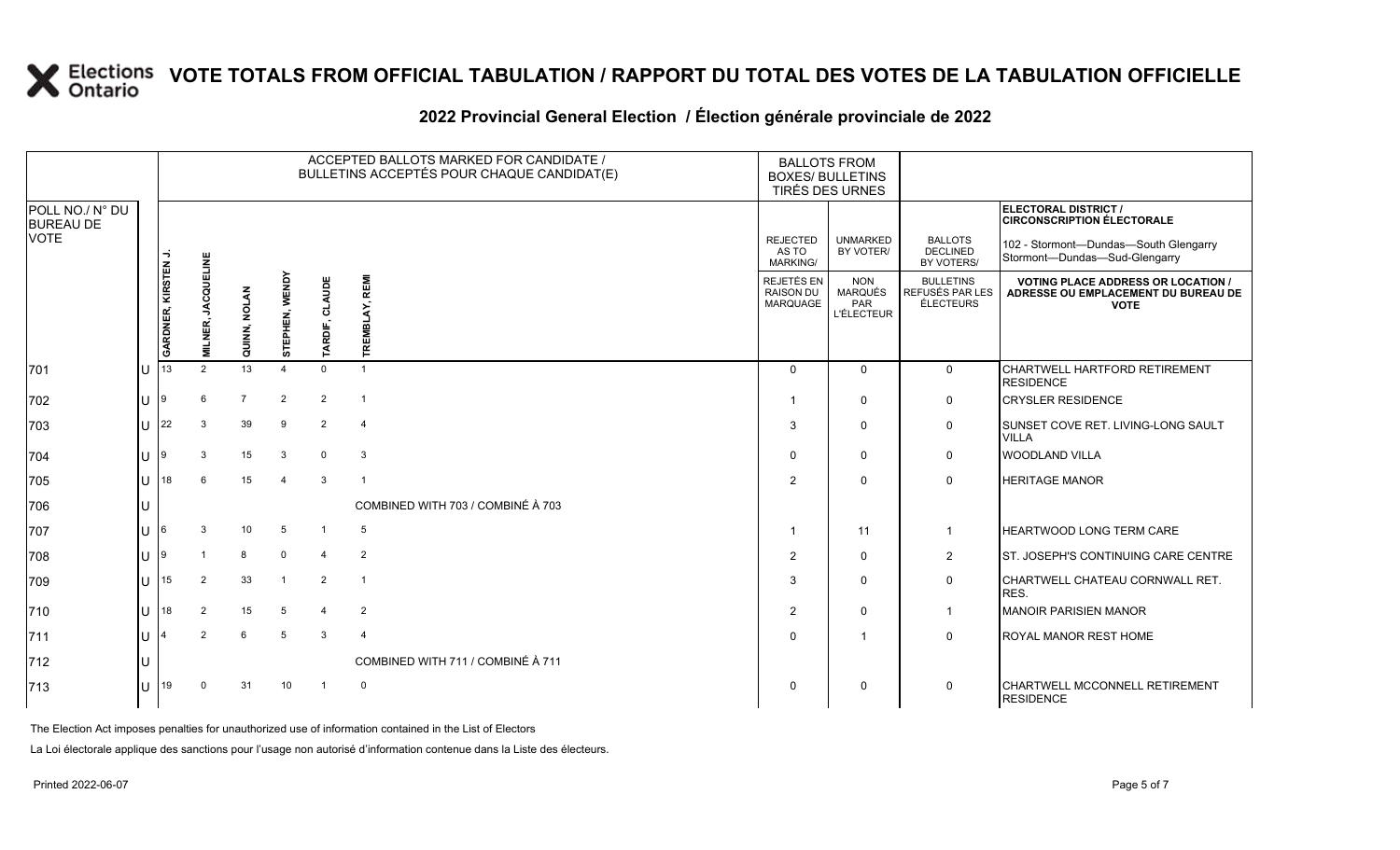|                                     |                   |                     |                            |                     |                          |                         | ACCEPTED BALLOTS MARKED FOR CANDIDATE /<br>BULLETINS ACCEPTÉS POUR CHAQUE CANDIDAT(E) | <b>BALLOTS FROM</b><br><b>BOXES/ BULLETINS</b><br><b>TIRÉS DES URNES</b> |                                                   |                                                         |                                                                                                 |
|-------------------------------------|-------------------|---------------------|----------------------------|---------------------|--------------------------|-------------------------|---------------------------------------------------------------------------------------|--------------------------------------------------------------------------|---------------------------------------------------|---------------------------------------------------------|-------------------------------------------------------------------------------------------------|
| POLL NO./ N° DU<br><b>BUREAU DE</b> |                   |                     |                            |                     |                          |                         |                                                                                       |                                                                          |                                                   |                                                         | <b>ELECTORAL DISTRICT /</b><br><b>CIRCONSCRIPTION ÉLECTORALE</b>                                |
| <b>VOTE</b>                         |                   |                     |                            |                     |                          |                         |                                                                                       | <b>REJECTED</b><br>AS TO<br><b>MARKING/</b>                              | <b>UNMARKED</b><br>BY VOTER/                      | <b>BALLOTS</b><br><b>DECLINED</b><br>BY VOTERS/         | 102 - Stormont-Dundas-South Glengarry<br>Stormont-Dundas-Sud-Glengarry                          |
|                                     |                   | GARDNER, KIRSTEN J. | <b>JACQUELINE</b><br>LNER, | <b>QUINN, NOLAN</b> | <b>WENDY</b><br>STEPHEN, | TARDIF, CLAUDE          | LAY, REMI                                                                             | REJETÉS EN<br><b>RAISON DU</b><br>MARQUAGE                               | <b>NON</b><br>MARQUÉS<br>PAR<br><b>L'ÉLECTEUR</b> | <b>BULLETINS</b><br>REFUSÉS PAR LES<br><b>ÉLECTEURS</b> | <b>VOTING PLACE ADDRESS OR LOCATION /</b><br>ADRESSE OU EMPLACEMENT DU BUREAU DE<br><b>VOTE</b> |
| 714                                 | lU.               |                     |                            |                     |                          |                         | COMBINED WITH 711 / COMBINÉ À 711                                                     |                                                                          |                                                   |                                                         |                                                                                                 |
| 715                                 | U                 |                     |                            |                     |                          |                         | COMBINED WITH 705 / COMBINÉ À 705                                                     |                                                                          |                                                   |                                                         |                                                                                                 |
| 716                                 | $\mathbf{U}$   10 |                     | 3                          | 17                  | $\overline{2}$           | 4                       | $5\overline{)}$                                                                       | $\overline{2}$                                                           | $\mathbf{0}$                                      | 0                                                       | <b>GLEN STOR DUN LODGE</b>                                                                      |
| 717                                 | U                 | $\overline{19}$     | 2                          | 6                   | 3                        | 2                       | $\mathsf{O}$                                                                          | 2                                                                        | $\mathbf{0}$                                      | $\overline{2}$                                          | LANCASTER LONG TERM CARE FACILITY                                                               |
| 718                                 | U                 |                     |                            |                     |                          |                         | COMBINED WITH 702 / COMBINÉ À 702                                                     |                                                                          |                                                   |                                                         |                                                                                                 |
| 719                                 | U                 |                     | $\overline{2}$             | 9                   | $\sqrt{5}$               | -1                      | $\overline{1}$                                                                        |                                                                          | 0                                                 | 0                                                       | HERITAGE HEIGHTS RETIREMENT HOME                                                                |
| 720                                 | U                 |                     |                            | 22                  | $\mathbf{1}$             | 3                       | $\mathbf 0$                                                                           |                                                                          | $\mathbf{0}$                                      | 0                                                       | <b>GARDEN VILLA RETIREMENT RESIDENCE</b>                                                        |
| 721                                 | <b>U</b> 21       |                     | 6                          | 37                  | 6                        | $\overline{\mathbf{1}}$ | 3                                                                                     |                                                                          | $\overline{\phantom{a}}$                          | $\mathbf 0$                                             | RIVERDALE TERRACE RETIREMENT<br><b>RESIDENCE</b>                                                |
| 722                                 | U                 |                     |                            |                     |                          |                         | COMBINED WITH 710 / COMBINÉ À 710                                                     |                                                                          |                                                   |                                                         |                                                                                                 |
| 723                                 |                   | $U$  18             | $\overline{1}$             | 16                  | $\overline{4}$           | 3                       | $\mathbf{3}$                                                                          | $\Omega$                                                                 | $\mathbf 0$                                       | 0                                                       | VALLEY GARDEN CORNWALL                                                                          |
| ADV001                              |                   | 1111                | 28                         | 225                 | 51                       | 9                       | 10                                                                                    | $\Omega$                                                                 | $\mathbf 1$                                       | 1                                                       | LAMINACOOR WAREHOUSE FACILITY                                                                   |
| ADV002                              |                   | 431                 | 59                         | 825                 | 236                      | 43                      | 48                                                                                    | 25                                                                       | -1                                                | $\overline{2}$                                          | LAMINACOOR WAREHOUSE FACILITY                                                                   |
| ADV003                              |                   | 159                 | 36                         | 570                 | 77                       | 37                      | 18                                                                                    | 3                                                                        | -1                                                | $\mathbf 0$                                             | <b>GLENGARRY OUTREACH SENIORS'</b><br><b>SERVICES</b>                                           |

### **2022 Provincial General Election / Élection générale provinciale de 2022**

The Election Act imposes penalties for unauthorized use of information contained in the List of Electors